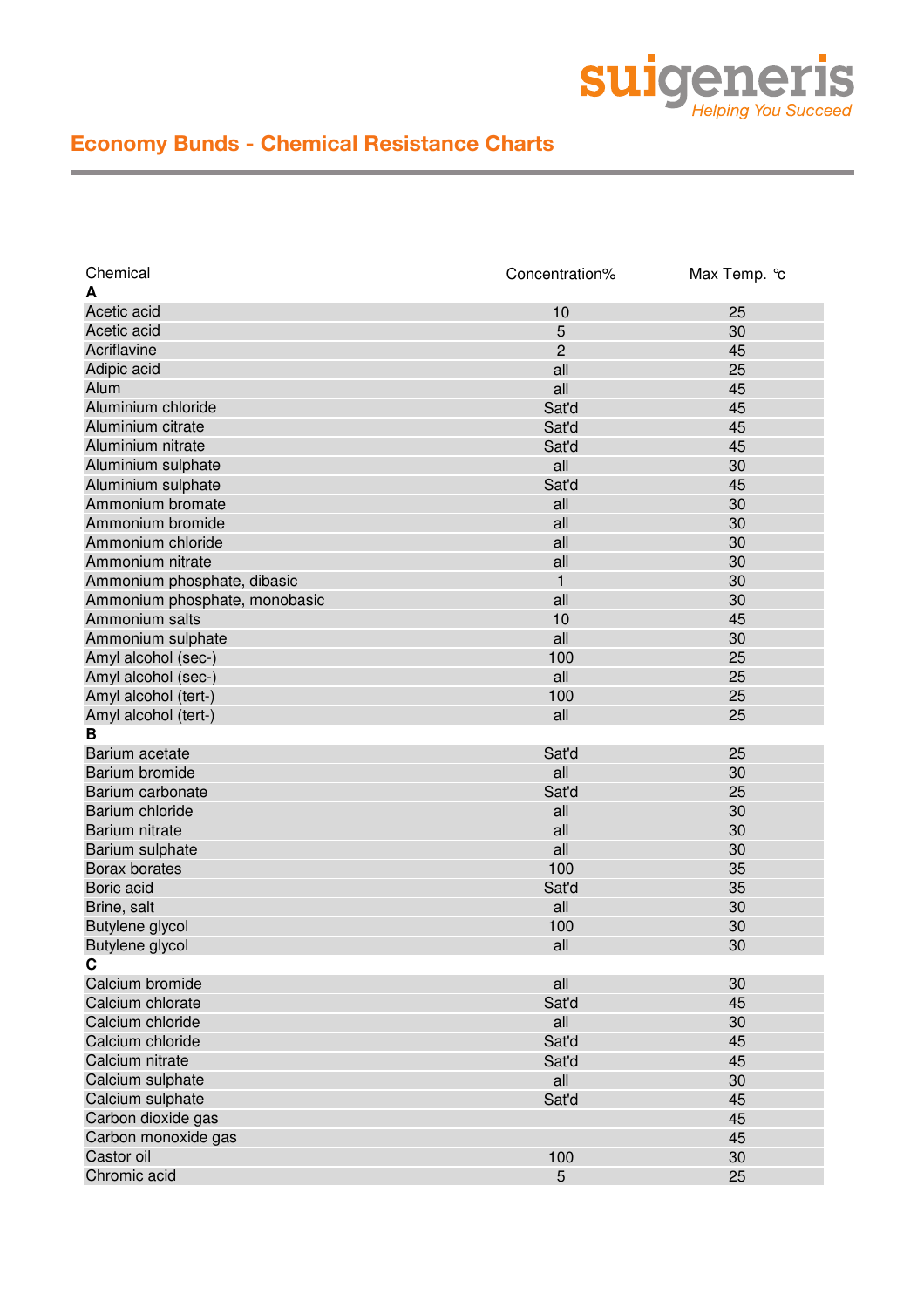

| Chemical                               | Concentration% | Max Temp. °c |
|----------------------------------------|----------------|--------------|
| C                                      |                |              |
| Chromium sulphate                      | Sat'd          | 35           |
| Citric acid                            | Sat'd          | 45           |
| Cobalt chloride                        | all            | 30           |
| Cobalt nitrate                         | all            | 30           |
| Coconut fatty acid                     | 100            | 30           |
| Coconut oil                            | 100            | 30           |
| Cod liver oil                          | 100            | 30           |
| Copper(I) chloride                     | all            | 30           |
| Copper(I) nitrate                      | all            | 30           |
| Copper(I) sulphate                     | all            | 30           |
| Copper(II) chloride                    | all            | 30           |
| Copper(II) nitrate                     | all            | 30           |
| Copper(II) sulphate                    | all            | 30           |
| Corn oil                               | 100            | 30           |
| Cottonseed oil                         | 100            | 30           |
| Cupric and cuprous acetate             | Sat'd          | 35           |
| Cupric and cuprous chloride            | Sat'd          | 35           |
| Cupric and cuprous cyanide             | Sat'd          | 35           |
| Cupric and cuprous nitrate             | Sat'd          | 35           |
| Cupric and cuprous sulphate            | Sat'd          | 35           |
| D                                      |                |              |
| Deionised water                        | 100            | 30           |
| Demineralised water                    | 100            | 30           |
| Diallylphthalate                       | 100            | 25           |
| Dibutyl phthalate                      | 100            | 25           |
| Diesel fuel                            | 100            | 25           |
| Diesel fuel, no aromatics, no Methanol | 100            | 30           |
| Diethylene glycol                      | 100            | 30           |
| Dimethyl phthalate                     | 100            | 35           |
|                                        |                | 25           |
| Dipropylene glycol<br>E                | 100            |              |
|                                        |                |              |
| Epoxidised Vegetable oils              | 100            | 30           |
| Ester based lubricating oils           | 100            | 45           |
| Ethylene glycol                        | 100            | 35           |
| F                                      |                |              |
| Fatty acids (C12 or higher)            | all            | 30           |
| Ferric acetate                         | 100            | 25           |
| Ferric chloride                        | Sat'd          | 35           |
| Ferric chloride : Ferric sulphate      | all            | 30           |
| Ferric nitrate                         | Sat'd          | 35           |
| Ferric sulphate                        | Sat'd          | 35           |
| Ferrous acetate                        | 100            | 25           |
| Ferrous chloride                       | Sat'd          | 35           |
| Ferrous nitrate                        | Sat'd          | 35           |
| Ferrous sulphate                       | all            | 30           |
| Ferrous sulphate                       | Sat'd          | 35           |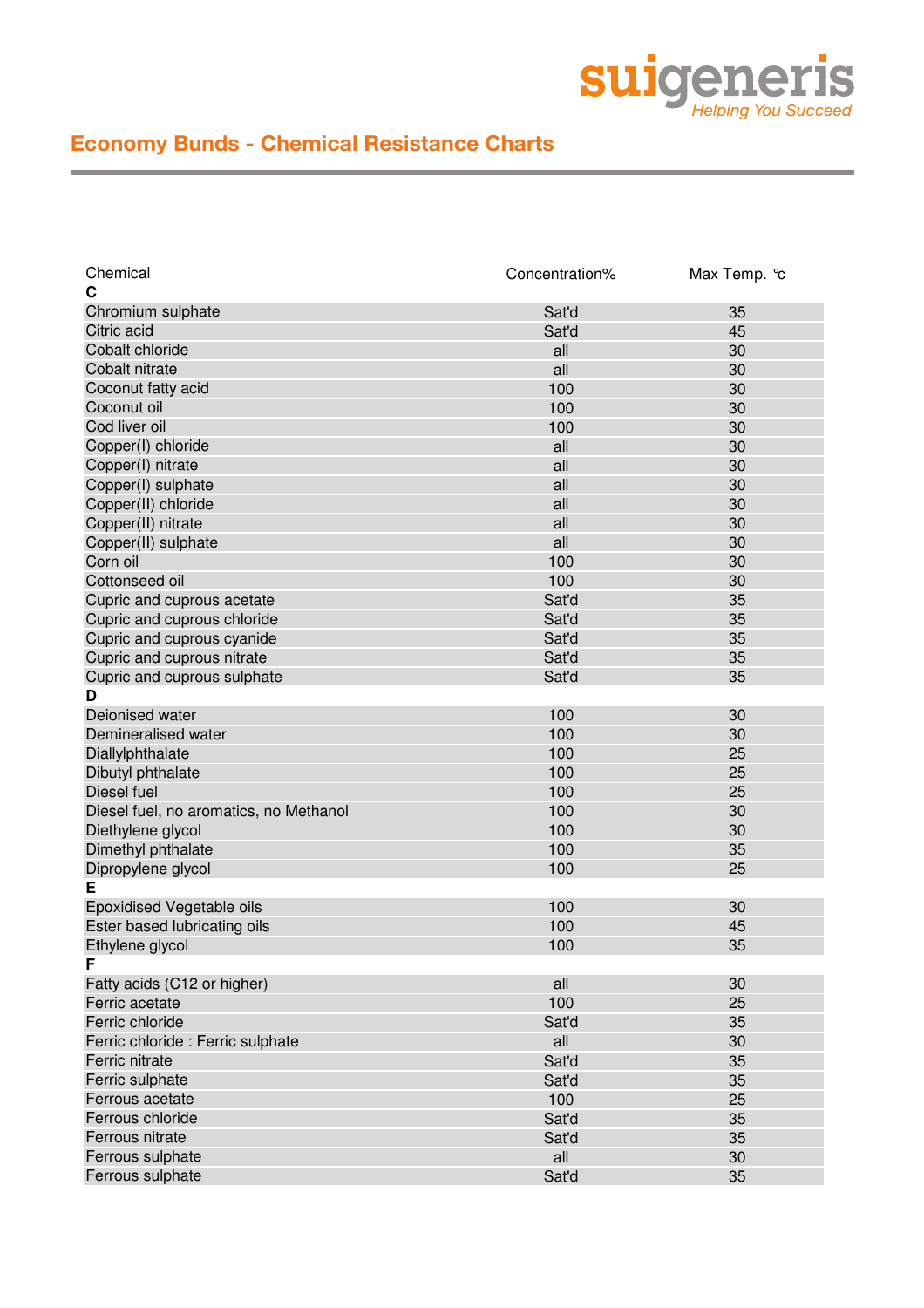

| Chemical<br>F                                                                | Concentration% | Max Temp. °c |
|------------------------------------------------------------------------------|----------------|--------------|
| Fertiliser, Ureaammonium Cont'd 35.4% UREA                                   |                | 25           |
| G                                                                            |                |              |
| Glycerine                                                                    | 100            | 35           |
| Н                                                                            |                |              |
| Hydrochloric acid                                                            | 5              | 25           |
| Hydrogen sulphide, gas                                                       | 100            | 25           |
|                                                                              |                |              |
| Isoamyl alcohol                                                              | all            | 30           |
| Isobutanol                                                                   | all            | 30           |
| Isobutyl alcohol                                                             | all            | 30           |
| Isobutyl carbinol                                                            | all            | 30           |
|                                                                              |                |              |
| Lactic acid                                                                  | 50             | 35           |
| Lanolin                                                                      | 100            | 35           |
| Lead acetate                                                                 | Sat'd          | 35           |
| Lead chloride                                                                | Sat'd          | 35           |
| Lead nitrate                                                                 | Sat'd          | 35           |
| Linoleic acid                                                                | 100            | 30           |
| Linolenic acid                                                               | 100            | 30           |
| Linseed oil                                                                  | 100            | 30           |
| Lithium bromide                                                              | all            | 30           |
| Lithium chloride                                                             | all            | 30           |
|                                                                              | 100            | 55           |
| Lubricating oil<br>Μ                                                         |                |              |
|                                                                              |                | 30           |
| Magnesium chloride                                                           | all            |              |
| Magnesium chloride                                                           | Sat'd          | 35           |
| Magnesium nitrate                                                            | all            | 30           |
| Magnesium nitrate                                                            | Sat'd          | 35           |
| Magnesium sulphate                                                           | All            | 30           |
| Magnesium sulphate                                                           | Sat'd          | 35           |
| Maleic acid                                                                  | 40             | 35           |
| Manganese (II) chloride                                                      | all            | 30           |
| Manganese (II) nitrate                                                       | all            | 30           |
| Manganous sulphate                                                           | all            | 30           |
| Mercuric chloride                                                            | all            | 30           |
| Mercuric nitrate                                                             | all            | 30           |
| Mercurous chloride (mercuric(I)chloride                                      | all            | 30           |
| Mercury                                                                      | 100            | 30           |
| Mineral oils                                                                 | 100            | 30           |
| Molasses & invert molasses (2 <ph<9)< td=""><td>100</td><td>30</td></ph<9)<> | 100            | 30           |
| Motor oil                                                                    | 100            | 30           |
| N                                                                            |                |              |
| Nickel chloride                                                              | all            | 30           |
| Nickel chloride                                                              | Sat'd          | 35           |
| Nickel nitrate                                                               | all            | 30           |
| Nickel nitrate                                                               | Sat'd          | 35           |